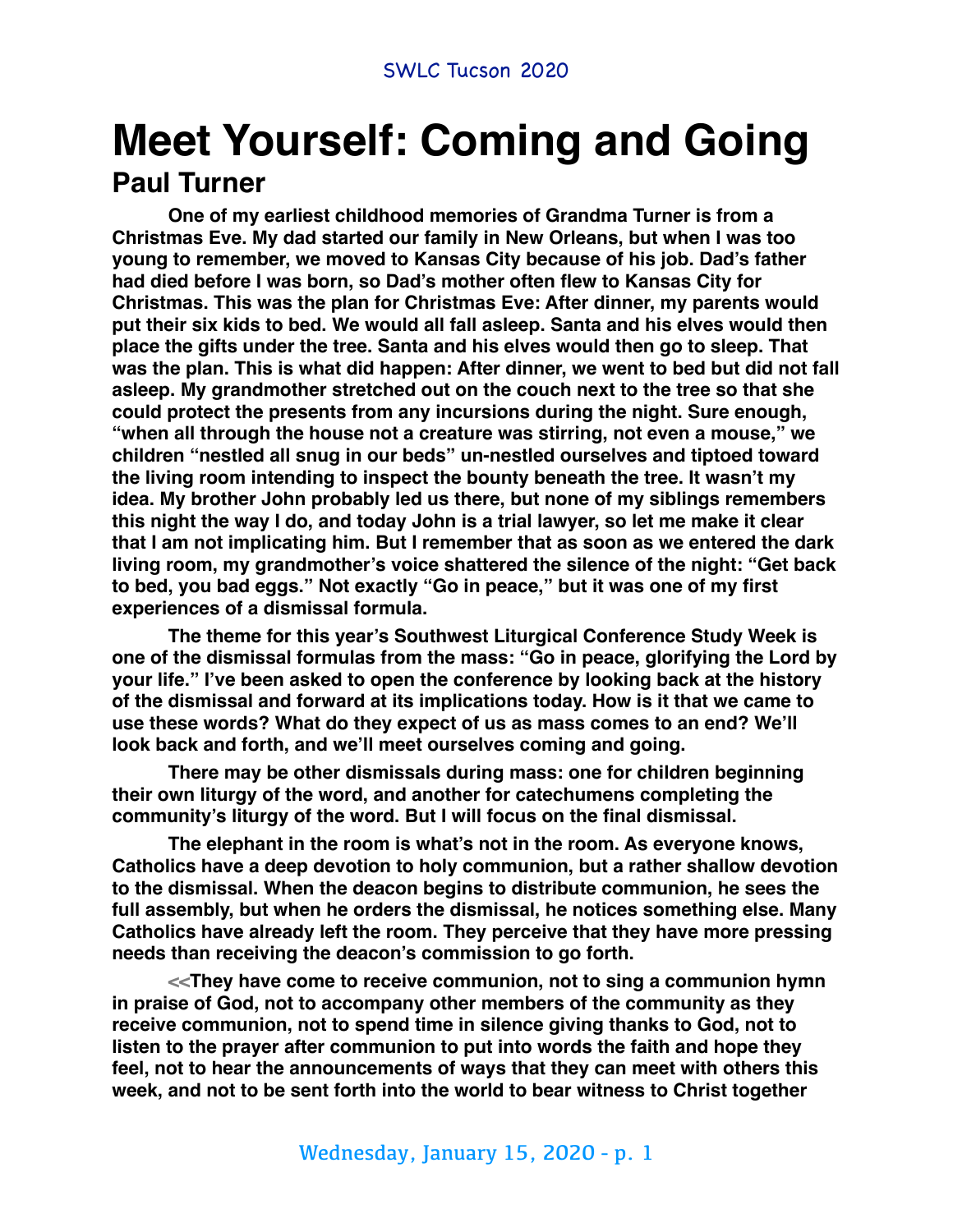**with everyone else. No, they got their communion; they got what they came for. So they leave.**

**<<We're supposed to leave together as a sign of our common purpose. Throughout the mass we sing hymns together; we make responses together; we observe silence together; we sit together; we kneel together; we stand together. We're also supposed to be dismissed together as the body of Christ. It doesn't work. We can't force people to stay. So I wonder if we should add a special dismissal at communion time. Maybe before the distribution of communion the deacon, standing behind the altar, should announce something like this: "Would those of you who have to leave mass early today please step forward?" Then he'd wait until they all line up in front, coats on their shoulders, car keys and purses in hand. The deacon would then continue: "We understand that you have other duties that keep you from remaining with us to sing praise, to give thanks to God for the communion we receive, to offer a final prayer, to hear announcements about opportunities for service, and to obtain God's blessing through the words of the priest. After you receive communion, we assure you of our prayers that next week tranquility will so return to your lives that you may join us all for the conclusion of the mass and the final dismissal. Now, receive your communion and go without peace."**

**<<Seriously, the final dismissal is the important conclusion of the liturgical service and the beginning of our apostolic service. We have a weighty responsibility, the same one Jesus gave the first disciples: "Go into the world and tell the good news." It's a little scary. We don't know what that commission may cost us - perhaps even our very lives. But we don't have to go alone. We go with one another. The fruits of our labor do not rest on our efforts alone. They rely on the Holy Spirit. With God's help we bear witness to the world. [from "I Witness," Gulf Coast Conference, 2015]>>**

### **History**

**Where does the dismissal come from? Sometime in your life you've probably learned the phrase in Latin that concludes the mass:** *Ite, missa est***. In fact, that's where we get the word "mass". <<More or less, it means "Go, you are sent." The root word,** *mitto***, appears in English words such as "transmit" - to send across, "submit" - to send in, and "omit" - not to send anywhere. But the Latin word** *missa* **came to mean the entire celebration of the eucharist, so** *Ite missa est* **could also be translated, "Go, that's all there is to the mass." [from "I Witness," Gulf Coast Conference, 2015]>>**

**There is a theory, though, that it had a completely secular origin. It could be rendered colloquially in English as, "You may go now" or even "The meeting is adjourned." It may have been brought from secular society into the holy eucharist in the same way that the basilica started as a completely secular building suitable for public gatherings that Christians then adopted for celebrating mass.**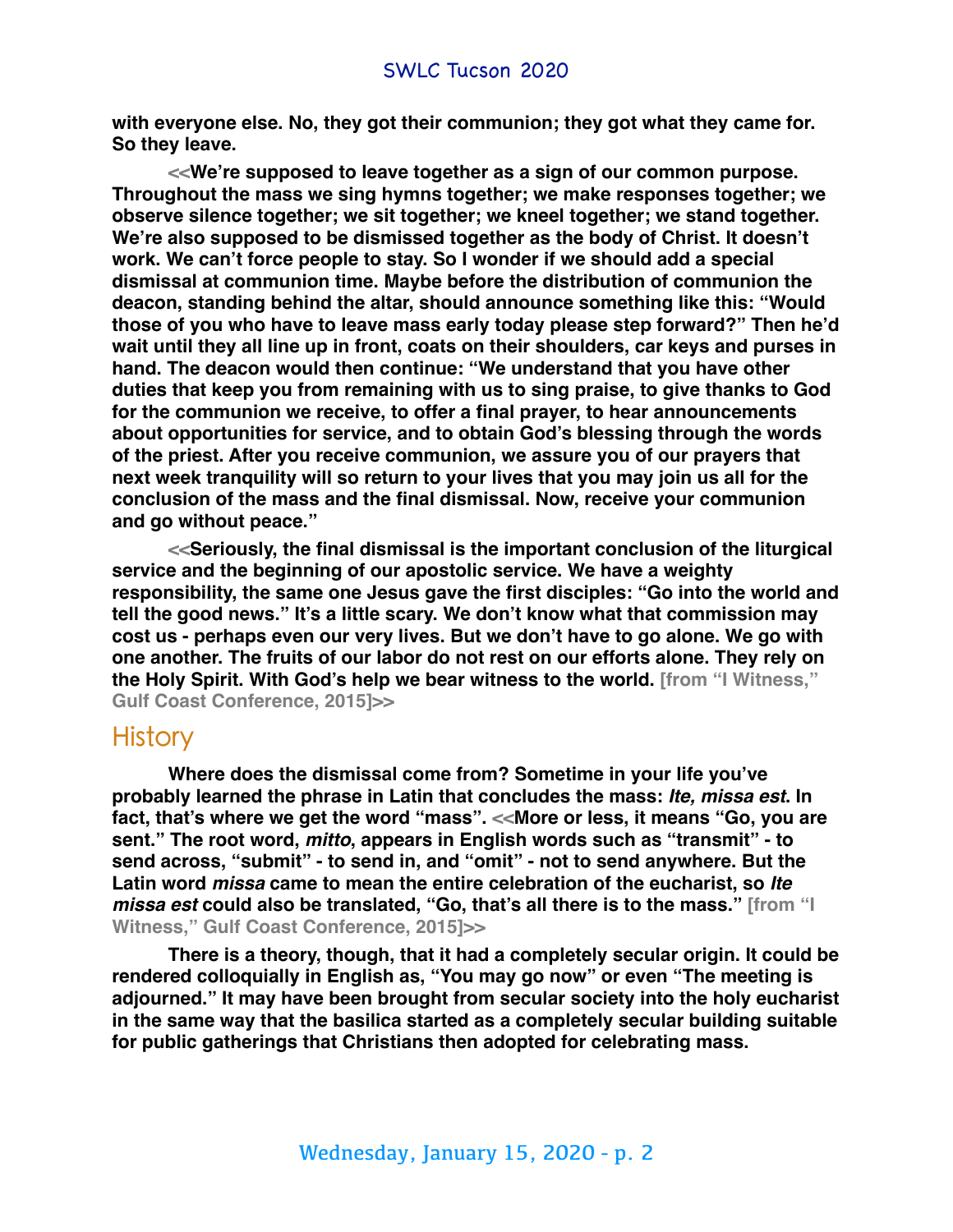**By the fourth century, the** *Apostolic Constitutions* **report that the eucharist ended when the deacon said, "Go in peace." So, at least by then, at least in some places in the East, the formula and its minister were already established.** 

**That formula has a neat connection with a healing story in Mark's gospel. It's actually two healing stories that Mark assembled as a miracle sandwich. Jairus, a synagogue official, approached Jesus, fell at his feet and pleaded for the life of his daughter: "Come, lay your hands on her that she may get well and live." Jesus complied, but as soon as he started off, he felt something, turned around and asked the crowd, "Who has touched my clothes?" The disciples scoffed at this question. Many people brushed against Jesus in the crowd. He noticed one person? But then a woman approached, fell at his feet and confessed. She had been afflicted with hemorrhages for twelve years and believed if she could just touch Jesus' clothing, she would be healed. She did and she was. Jesus was anxious to go on his way to cure the daughter of Jairus, but before continuing his journey, he said to the newly healed woman, "Go in peace and be cured of your affliction" (Mark 5:21-43). She was already cured, but Jesus said it anyway. She was fearful of him, so Jesus gave her peace. He also gave a command: "Go." That is the command that Christ gives us whenever we encounter him, especially in the eucharist: "Don't just stay here. Go. You have work to do."**

**A deacon gives the dismissal; that has been part of his responsibility since the fourth century. He speaks with hands joined as when he greets the people before the gospel or commands the sign of peace. Even when a priest says these words in the absence of a deacon, he does so with hands joined to show that these are diaconal functions. A deacon does not extend his hands as a priest does when he prays; he joins his hands to talk to you. This makes sense when you reflect on the entire ministry of the deacon. He is an example of charity, devoting his life to apostolic activity. Even during the mass, he is the one to give directions: He commands the sign of peace. On Good Friday he declares, "Let us kneel," and "Let us stand." The deacon leads the petitions of the universal prayer because he knows from his ministry who needs prayers. He makes announcements at the end of mass because he knows what needs to be done, and he requests your help in his apostolic ministry. When a deacon proclaims the gospel, you know from his ministry that he expects you to do something with the words that he speaks. He announces good news like the angels at the resurrection. When you hear this good news, you expect the command to go and tell it. So, to hear a deacon say at the end, "Go", is to hear something like "Come with me." You discover who you are as a Christian. You meet yourself coming and going.**

**In the West the earliest version of the dismissal formula is from** *Ordo Romanus I***, which probably dates to the seventh century and describes a pope's mass from the sixth century. There we find the formula we know so well,** *Ite, missa est***, given by the archdeacon (124). Incidentally, the same source says that the archdeacon makes an announcement just as communion is getting underway. It was customary for the pope to celebrate daily mass at different churches. The people needed to know where to go tomorrow. The best way to inform them was**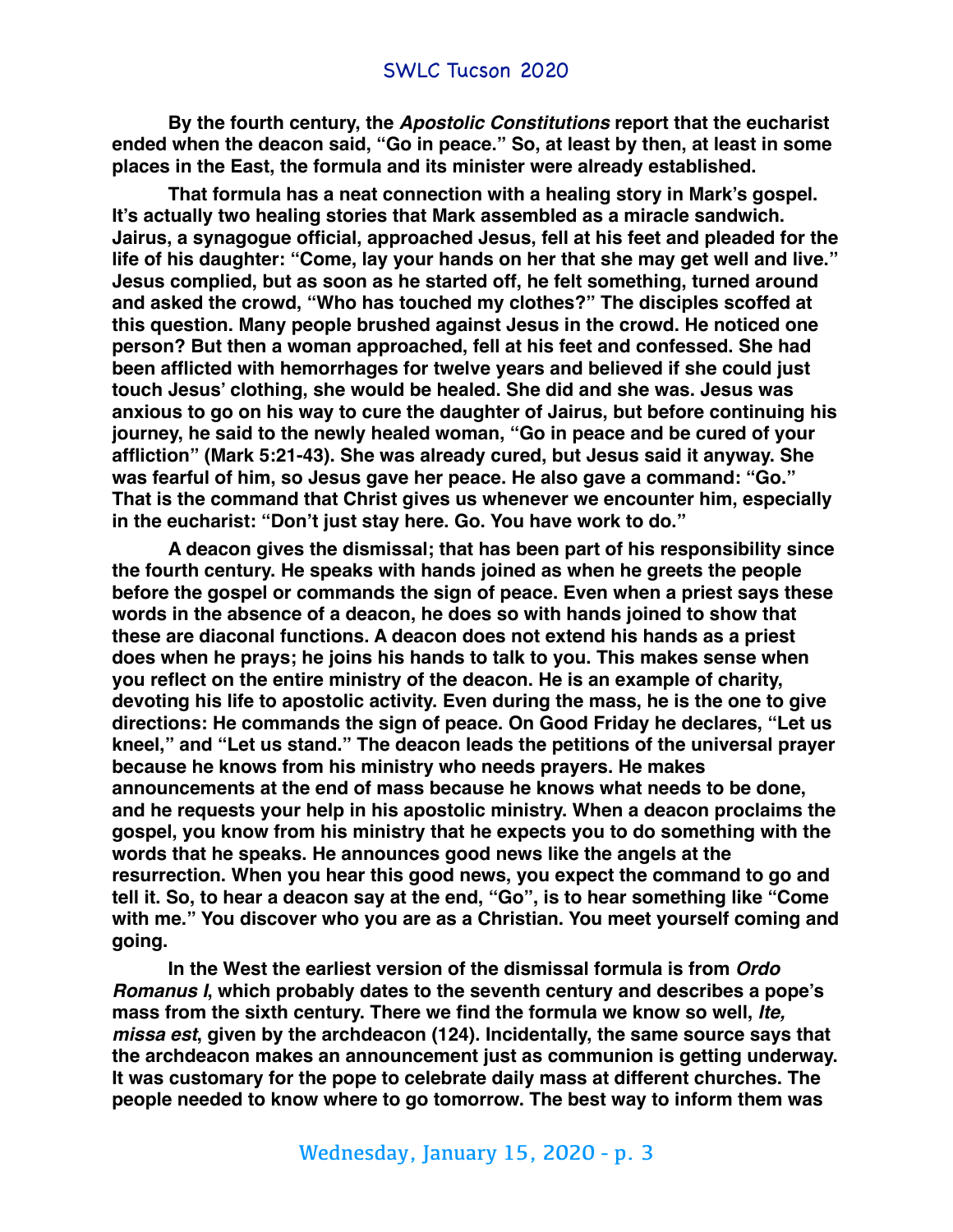**through a public announcement - There was no tweeting in the sixth century. The archdeacon made this announcement not at the end of mass but at communion. Similarly, the Gelasian sacramentary from about the same period calls for announcements to be made before communion. These concerned days of fast, prebaptismal rites, prayers for the sick, and the feast days of the saints (1260). In the sixth century, deacons made these announcements before communion. They probably had the same problem we do: people left mass early.**

## Current Practice

**Over the centuries the Order of Mass expanded to include other features. After the Council of Trent, the Roman Missal put the dismissal formula before the final blessing, and it remained that way for centuries. One reform of the Second Vatican Council was to put the dismissal after the final blessing. This added weight to its words. But in practice we have compromised it. Almost all parish churches add a final hymn to the mass, which is not in the missal. Some parishes have introduced prayers that the Church removed from the missal, such as the one to Saint Michael. These practices veer from the intent of the liturgy, which has striven for authenticity. The General Instruction of the Roman Missal says that the dismissal takes place "so that each may go back to doing good works, praising and blessing God" (90c). When the deacon says, "Go", he really means "Go do good works." He doesn't mean, "Go, but let's sing a little something first."**

**The priest may offer some commentary at specific times during the mass (GIRM 31). We're accustomed to this in the opening rites, for example. But "he may also make concluding comments regarding the entire sacred action before the Dismissal." This is rarely done, though the Directory for Masses with Children calls it "important" because children "need some repetition and application of what they have heard, but this should be done in a very few words. In particular, this is the appropriate time to express the connection between the liturgy and life" (54). Most priests have found this unnecessary, but you could imagine a situation where people would hear some final encouragement based on the homily or readings of the day before the deacon sends everyone forth.**

## **Translations**

**In the previous English translation of the mass, the Sacramentary gave the deacon three formulas for the dismissal: "Go in the peace of Christ;" "The Mass is ended, go in peace;" and "Go in peace to love and serve the Lord." It did not say, "in these or similar words," but many deacons and priests interpreted them that way. In Latin, there was only one formula:** *Ite, missa est***. All three of these tried to interpret what it said in Latin. In fact, the group revising the mass after the Second Vatican Council, anticipating that parts of it were going to be in vernacular languages, expressed concern over the possible translation, "Go, the mass is ended," because the people's response, "Thanks be to God," would sound as if people were grateful that mass had finally ended. The danger still exists, but most have realized that these words mean something more.**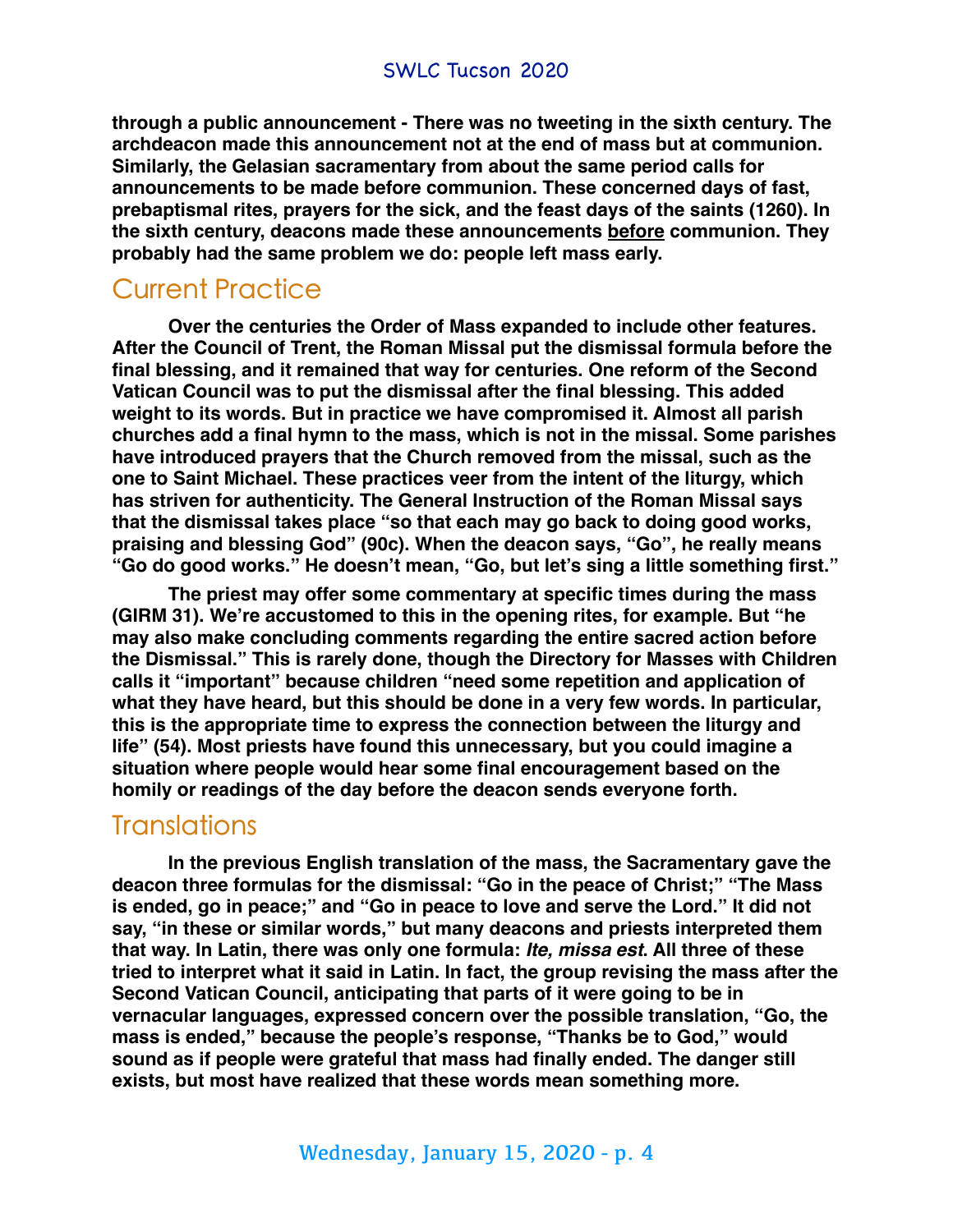**Perhaps that is why the third edition of the Roman Missal contains for the first time in Latin additional formulas for the dismissal. Pope Saint John Paul promulgated the missal in the year 2000 as part of the jubilee, even though the book was not yet ready. Only in the Catholic Church can you promulgate something that does not yet exist. The book appeared in 2002, and it reappeared in 2008 with a few corrections and updates. That's the edition that added three more dismissal formulas, including the one that is the theme of our conference. It is said that Pope Benedict XVI himself composed these new formulas. Snarky purists have said that the originals are stylistically more Italian than Latin. Our theme, for example, looks like this in Latin:** *Ite in pace, glorificando vita vestra Dominum***. It would be more authentic to say** *glorificantes***, but the English translation is good in either case.**

**Here are all four formulas from the third edition of the Roman missal in English: "Go forth, the Mass is ended." "Go and announce the Gospel of the Lord." "Go in peace, glorifying the Lord by your life." "Go in peace." The first is the closest to the traditional** *Ite, missa est***. It adds one word, though, that makes a big difference: not just "Go", but "Go forth. You have a mission ahead of you." The last has been a popular way of ending the liturgy because it says more than the presumed secular origins of the dismissal: "You are dismissed." It sends you forth in peace, not as bad eggs. Incidentally, when a priest or deacon presides at the Liturgy of the Hours, the formula is** *Ite in pace***. Literally, "Go in peace." It avoids the word** *missa* **because that is interpreted as a reference to the Mass, and this is the Liturgy of the Hours. If you're going to respond, "Thanks be to God," "Go in peace" provides a better reason than "The Mass is ended." Perhaps that is why Pope Benedict decided we could do better with the final words of the Mass. He added two formulas that imply you have work to do. It's not just that mass is over; it's not just that you may leave now; it's that you may go forth now. In one formula, you are to announce the Gospel. In the other, you are to glorify the Lord. Without question, these are richer formulas that not only conclude the mass but begin the ministry to the world. Notice that all four of these options begin with the same word: "Go." I still hear some deacons and priests end the liturgy this way: "The Mass is ended. Go in peace." But that's not one of the formulas, and in light of the ones we have, it seems weak. Even in Latin the declaration to the people does not begin with** *missa est***. It begins with** *Ite***.** *Ite***. "Go, go." Some deacons end the mass with "Let us go," including themselves in the formula. Well, that's nice, but this is a moment when the liturgy expects the deacon to take control. Give a command. Tell us what we are supposed to do.**

**There are times when I prefer the Spanish translation of the missal to the English, but in this case I think English has better dismissals. Spanish formulas include - and not always at the beginning -** *Pueden ir***. It's a little more polite than English. "You may go." The last one uses a different verb:** *En la paz de Cristo, vayan a servir a Dios y a sus hermanos***. "In the peace of Christ, go to serve God and your brothers and sisters." That's good, but I still like the word "Go" at the beginning, though I can see if you were to start only with** *Vayan***, it would sound too much like "Get outta here." You've probably noticed that somehow the four**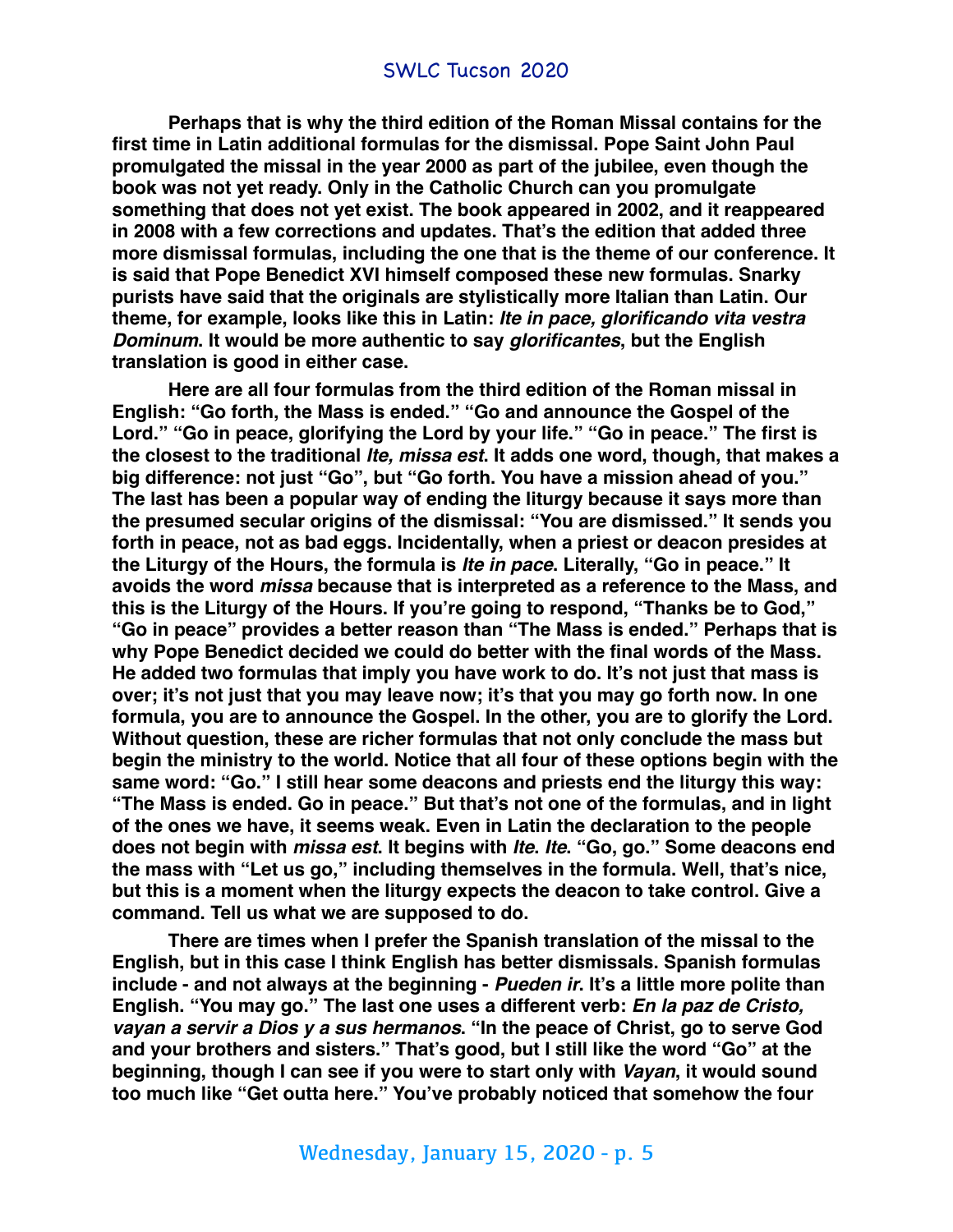**Latin formulas got together and gave birth to a fifth one in Spanish. For the sake of balance, I love the way that the Lord's Prayer begins in Spanish. English is one of the languages that requires the possessive pronoun to precede the noun it modifies, so we have to start the prayer with the word "Our," as if the first thought is of ourselves. But in Spanish, as in Latin, Greek, Italian, Catalan, German, Swahili and many other languages, it goes the other way:** *Padre nuestro***. The first word is "Father", then "our".**

## Variations

**As important as the dismissal is, at times we omit it. At a funeral, for example, the mass is suspended following the prayer after communion. The final commendation and farewell take place, the procession to the cemetery forms, and the dismissal happens there. Some priests ignore this and put the blessing into the funeral mass because many mourners aren't going to the cemetery. But the liturgy focuses on the people who participate fully, not on those who do not.**

**Two main services in Holy Week end without dismissals. The Holy Thursday Mass of the Lord's Supper concludes with the prayer after communion, and then a procession with the Blessed Sacrament forms. Adoration continues into the night, but no blessing and no dismissal conclude the service. It is as if the community suspends its worship on one night to continue into the next.**

**Similarly on Good Friday, the priest concludes with a prayer after communion and a prayer over the people. But he does not bless them and does not dismiss them. A blessing usually begins with the words "The Lord be with you," but those words are completely absent from the Good Friday liturgy in the places where you normally expect them: at the beginning, (which on that day skips right to the prayer), at the gospel (which on that day starts instead with the announcement of the Passion), at the opening of the eucharistic prayer (which is not offered on Good Friday), and before the blessing, (which on that day is not given.) The Latin words for "The Lord be with you" are** *Dominus vobiscum***. Literally, it means "Lord with you." There is no verb. We usually supply "be" because it seems that is what it implies. But** *Dominus vobiscum* **could mean something else. It could mean, "The Lord is with you," "The Lord will be with you," or even "The Lord was with you. Sorry." Because it could mean, "The Lord is with you," we never say it on Good Friday. On that day we observe the day on which the Lord underwent death, the day that the Lord was "not with" the disciples. When the liturgy ends, the people disperse without a dismissal: no sending forth, just a sense of loss, sorrow and reverence.**

**On some days, eucharistic adoration may take place immediately after mass. Then, too, there is no dismissal. Before the communion prayer, the priest takes a host that he consecrated at the same mass, places it in the monstrance, sets the monstrance on the altar, and offers the prayer after communion. He does not bless or dismiss the people because benediction will conclude the period of adoration later. Normally, the liturgy is anxious to send us forth, but on such occasions it invites us to stay and adore a little longer.**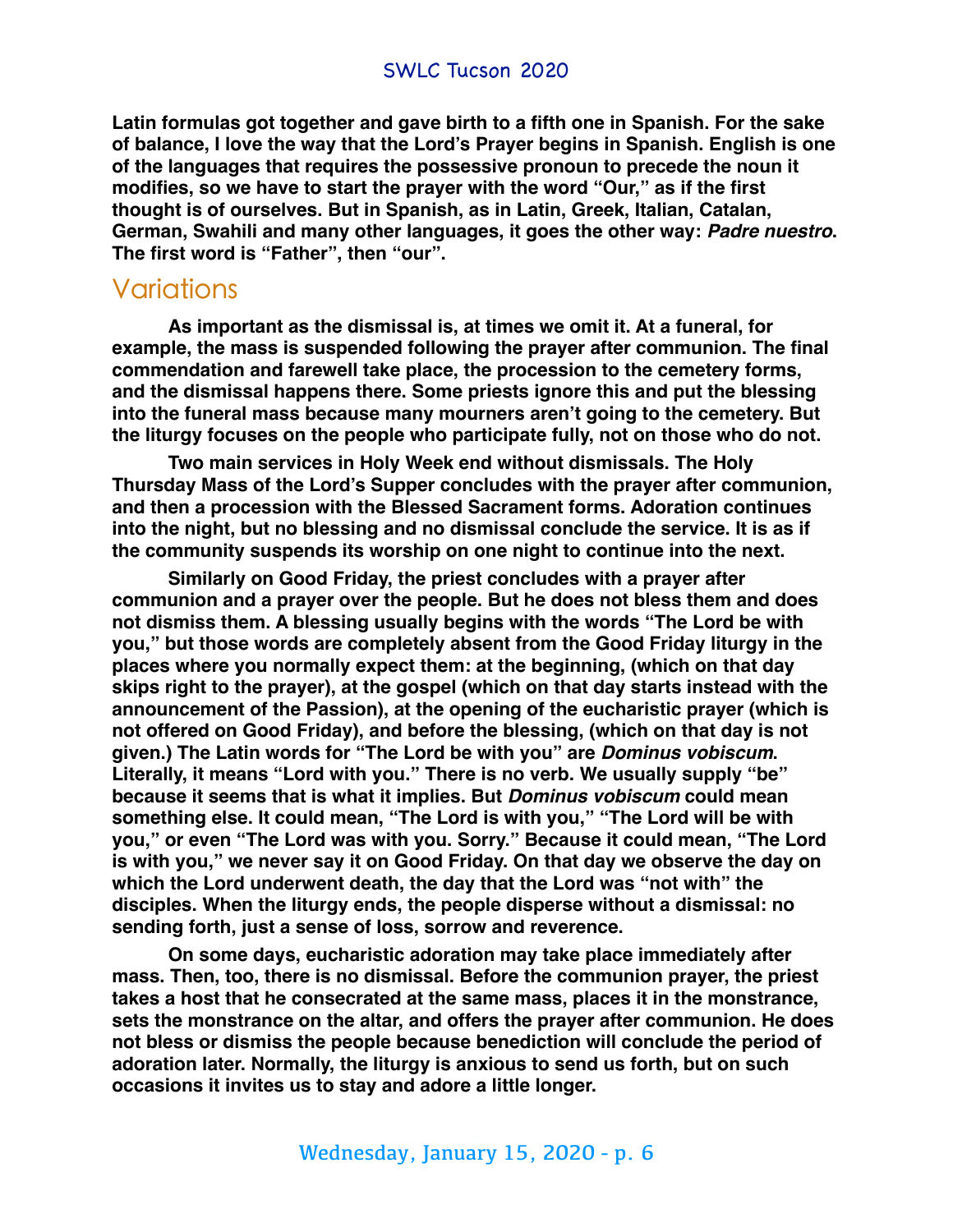**By contrast, during Easter Time, we have several occasions when, far from omitting the dismissal formula, we extend it with two alleluias. Both the dismissal and the people's response end this way. I'll bet you know how to sing it. How do you respond when the deacon sings this? "Go in peace, alleluia, alleluia"? "Thanks be to God, alleluia, alleluia." The proper days for that conclusion are the Easter Vigil and Easter Sunday, as well as daily mass throughout the Octave of Easter, including the Sunday after Easter. Then it returns for Pentecost. We're not supposed to sing the double alleluia on all the Sundays of Easter Time, even though some deacons and priests do. I guess they could argue God will not punish us for singing too many alleluias, but the idea is not to wear it out and to make the Easter Octave and Pentecost something special.**

## Singing

**Although many Catholics can sing the response to the Easter dismissal formula, not as many know how to sing the formula during the rest of the year. Try it after me: "Thanks be to God." "Thanks be to God." Now sing it as the response: "Go forth the mass is ended." "Thanks be to God." The committee that prepared those notes for the third edition of the Roman missal did a clever thing. They gave you a formula that follows the same pattern as the one for Easter. If you sing the regular formula throughout the year to conclude the mass, then when Easter comes, the alleluias sound like a true decoration of the melody you've sung so often. Try it again with me: "Go forth the mass is ended." "Thanks be to God." "Go in peace, alleluia, alleluia." "Thanks be to God, alleluia, alleluia." Do you hear it? One melody prepares you to sing the other.**

**Now, here's a true story from my own daily mass community. Last year I started singing the final dialogues with them: "The Lord be with you." "And with your spirit." "May almighty God bless you, the Father and the Son and the Holy Spirit." "Amen." "Go forth the Mass is ended." "Thanks be to God." I really like that musical unit, but in my parish they had a hard time learning it. I taught them before mass what to sing, but then at the end of mass, they'd forgotten it, and one member of the community added another note to the very end: "Thanks be to God." Or "Thanks be to God." But that's not correct. And because someone added another note, people were starting to learn it the wrong way. It took a few days, but they got it down, and now they sing those dialogues very well. We don't conclude daily mass with a hymn, so it gives us a little music at the end.**

## Suspended

**But I learned something from their mistakes. The congregation's sung response feels inconclusive. It feels as though the notes can't possibly end there. Something else has to happen. Even when there is a dismissal, the mass somehow feels suspended - like it needs another note. Well, it does. It needs you. It needs you to be the final note. You go forth to be the note that finishes the mass. That is what your life is about. That is how you glorify the Lord.**

**You don't just leave. You go. And you will discover who you are. You meet yourself, a person who goes and a person who comes. You are an apostle, sent to**